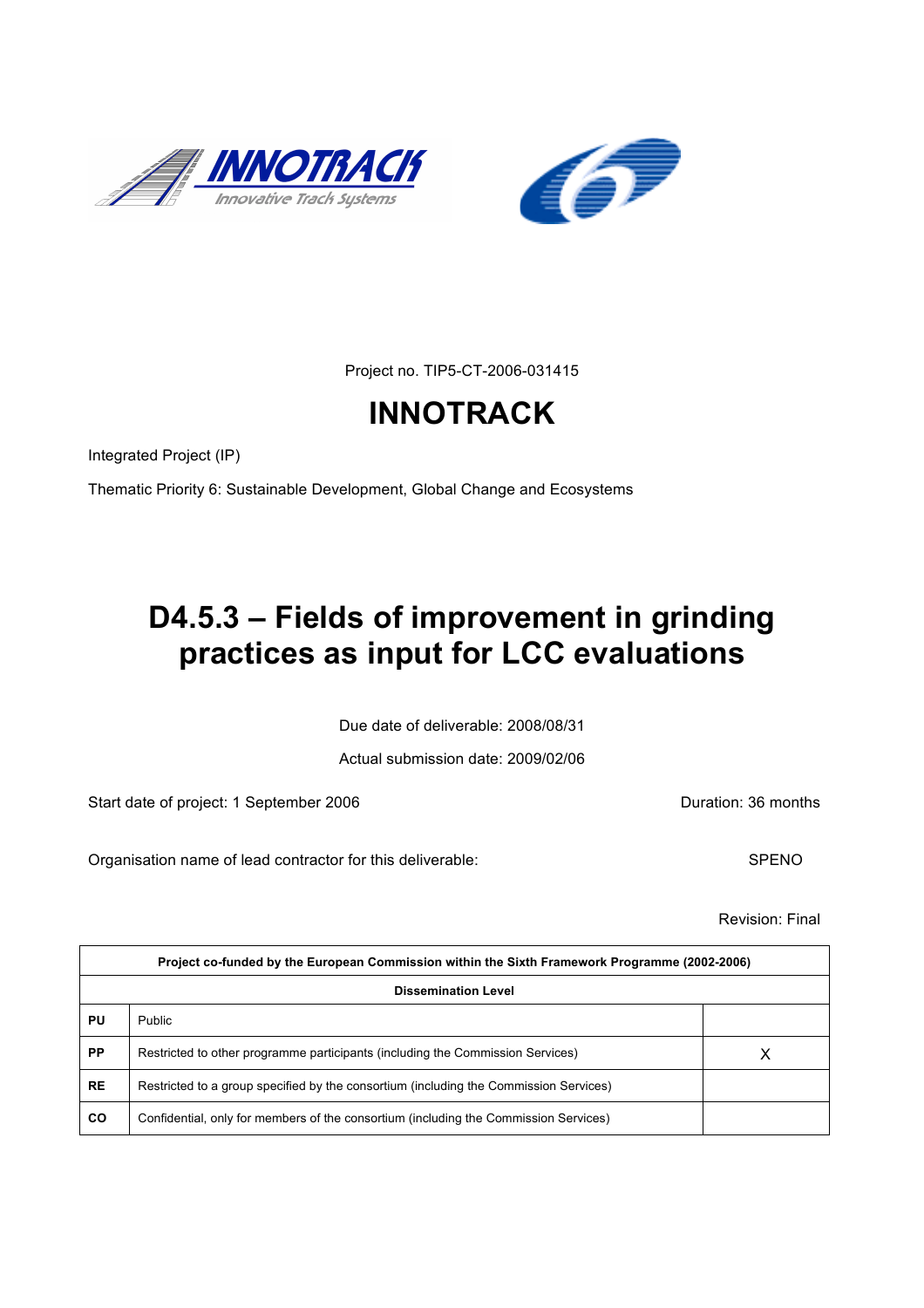# **Table of Contents**

| 1. |     |  |
|----|-----|--|
| 2. |     |  |
| 3. |     |  |
|    | 3.1 |  |
| 4. |     |  |
| 5. |     |  |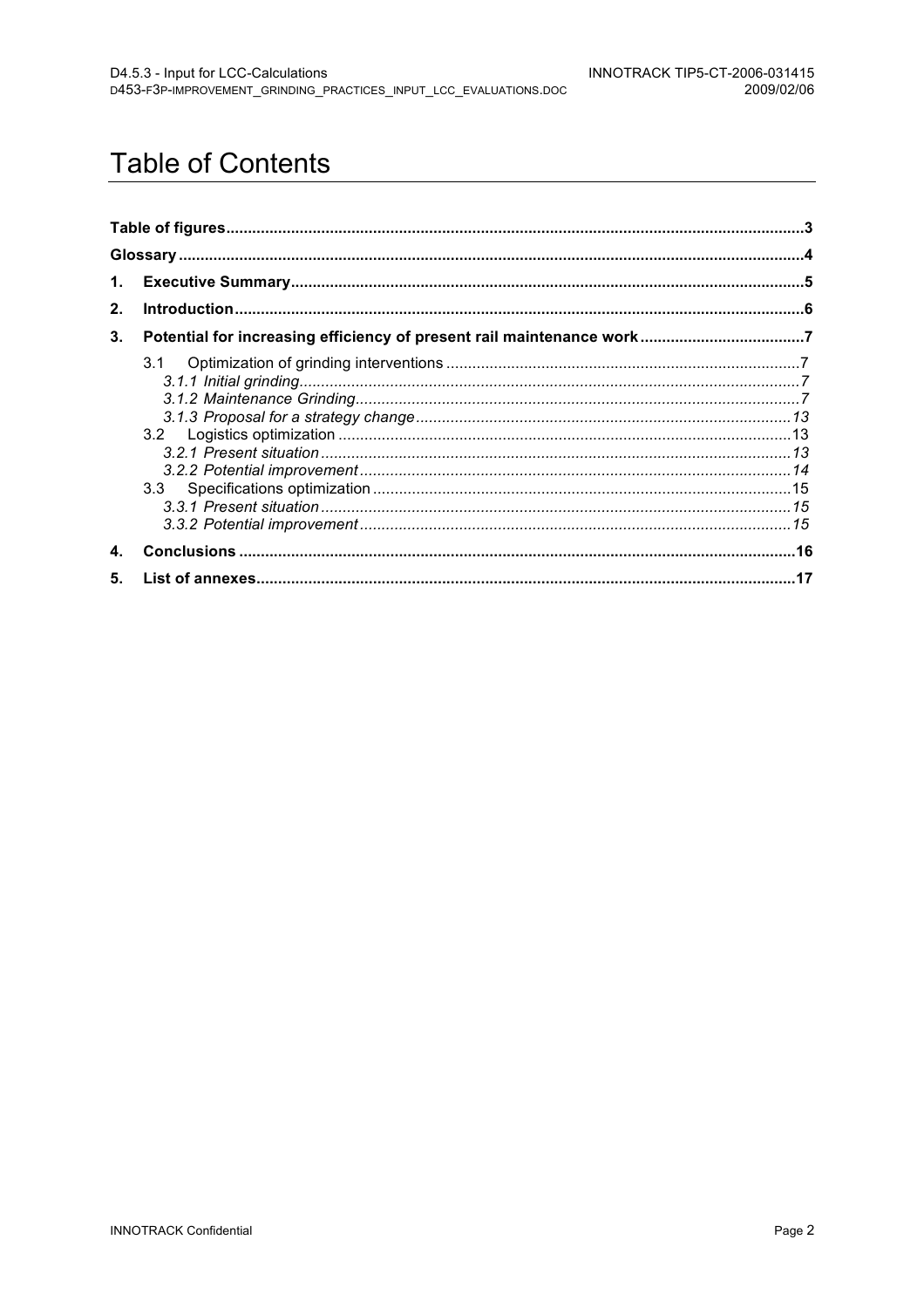# Table of figures

Figure 1 - Specifications for DB preventive cyclic rail machining programme started in 2008 for rails in curves with radii from 500 to 5.000 m for lines with high capacity in the DB network .............................8

Table 1 - Profile tolerances and minimum metal removal – Plain line...................................................12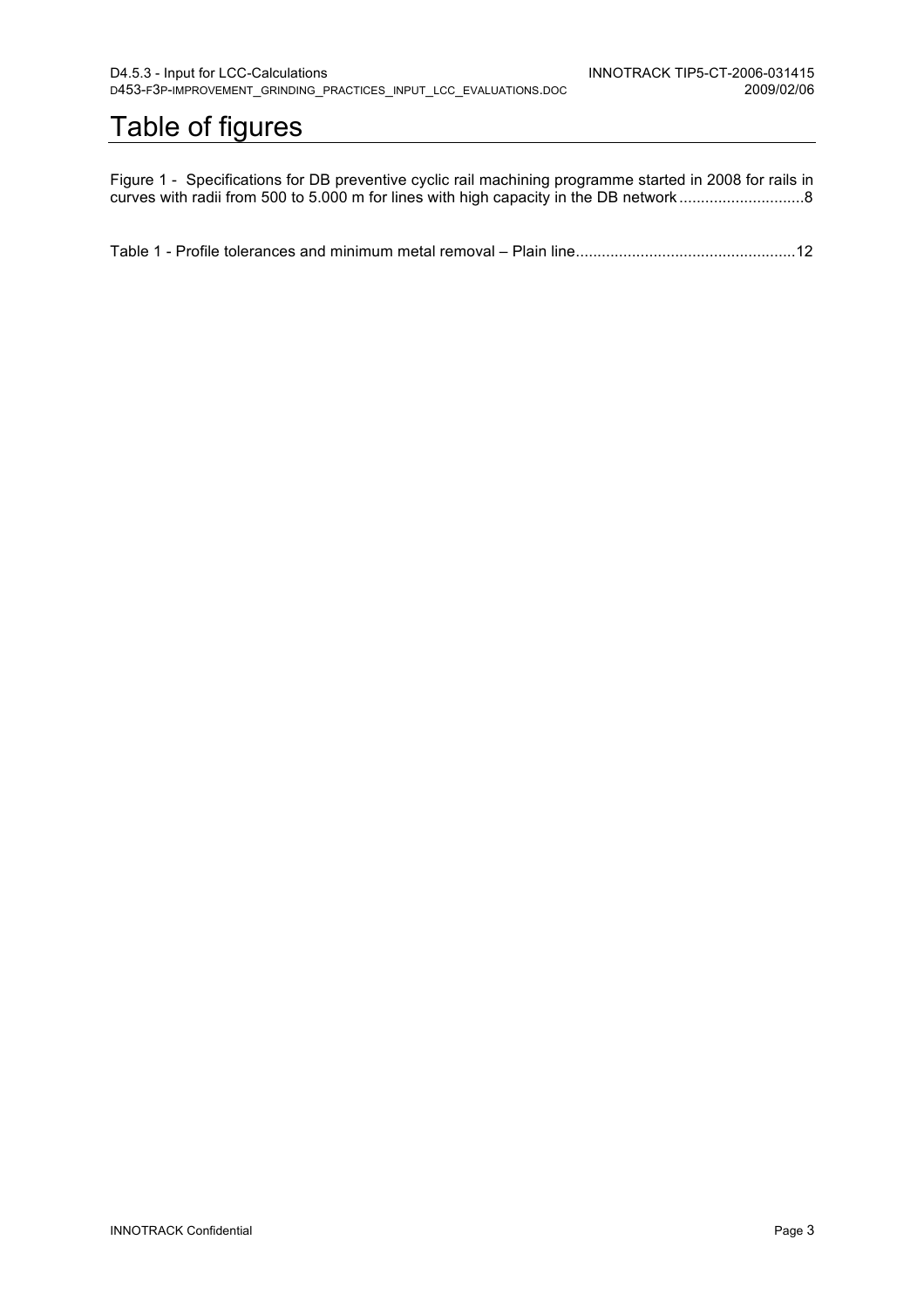## **Glossary**

| Abbreviation/acronym | <b>Description</b>            |
|----------------------|-------------------------------|
| <b>EMGT</b>          | Equivalent million gross tons |
| <b>LCC</b>           | Life cycle costs              |
| MGT                  | Million gross tons            |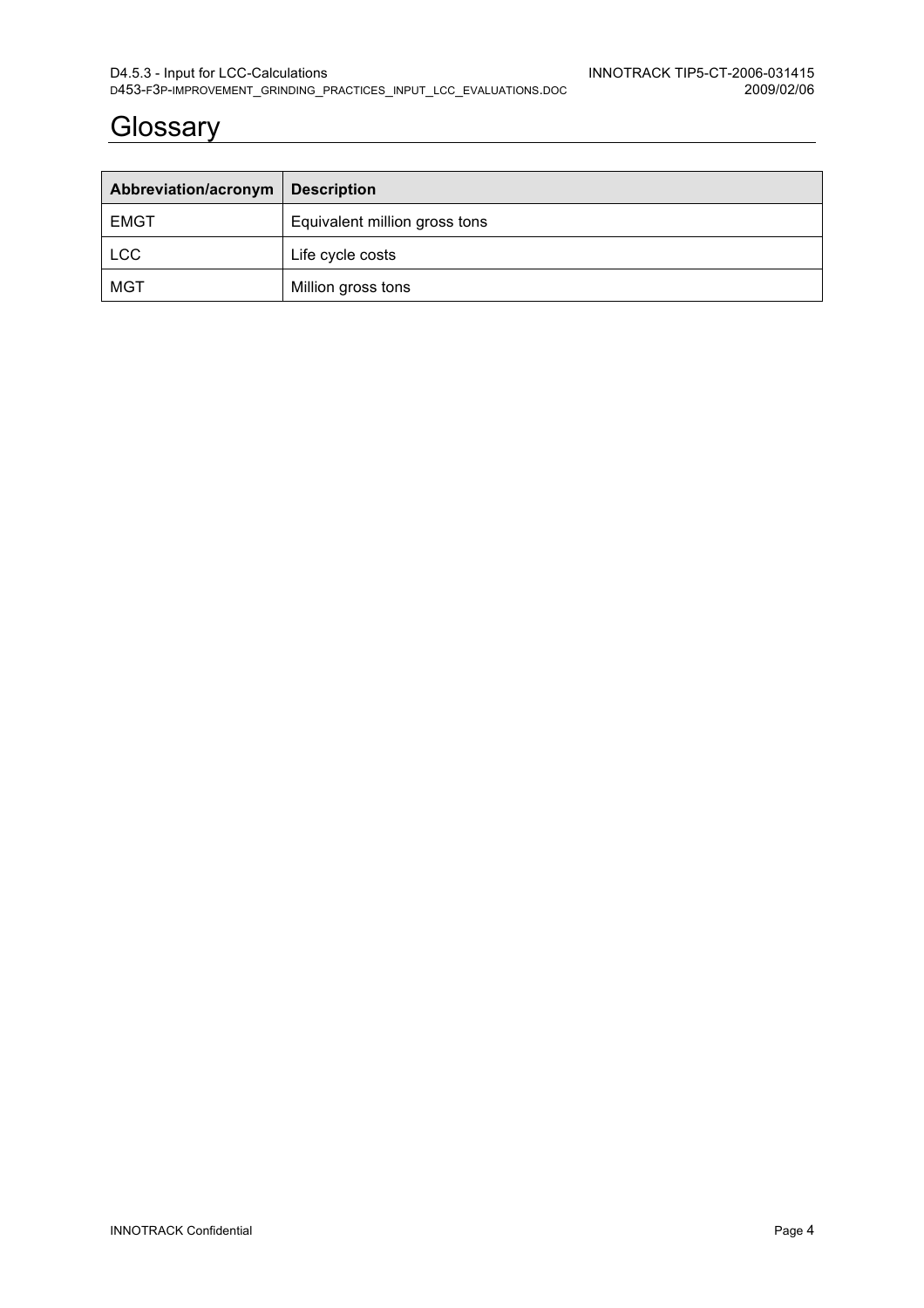# 1. Executive Summary

The work package 4.5 summarized the present grinding strategies and target profiles used in order to identify potential for improvements aiming at reducing LCC.

This document describes fields of improvement such as specifications and logistics, to maintain rails more economically and how to change towards a preventive cyclic grinding strategy.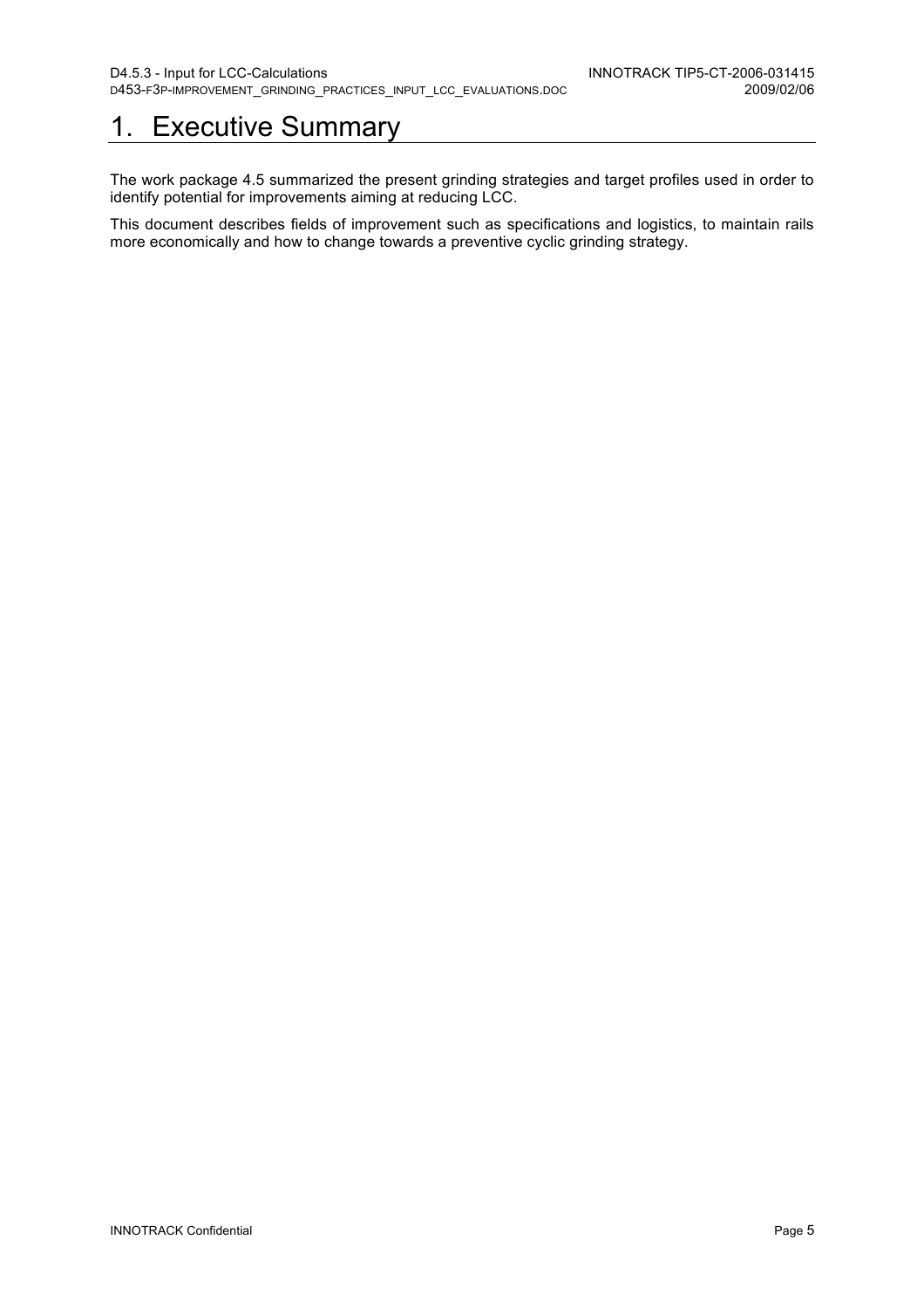# 2. Introduction

When the INNOTRACK project started, it has been hoped, that new rail maintenance technologies would be developed helping to reduce LCC. This is not the case. However, it has been found, that there is a great potential for improving the effects of the existing rail grinding technology.

The represented IM's have based on their experience put together information on how to maintain rails in a way to prolong rail life and reduce LCC. These may serve as examples for other IM's not yet having established a particular maintenance strategy.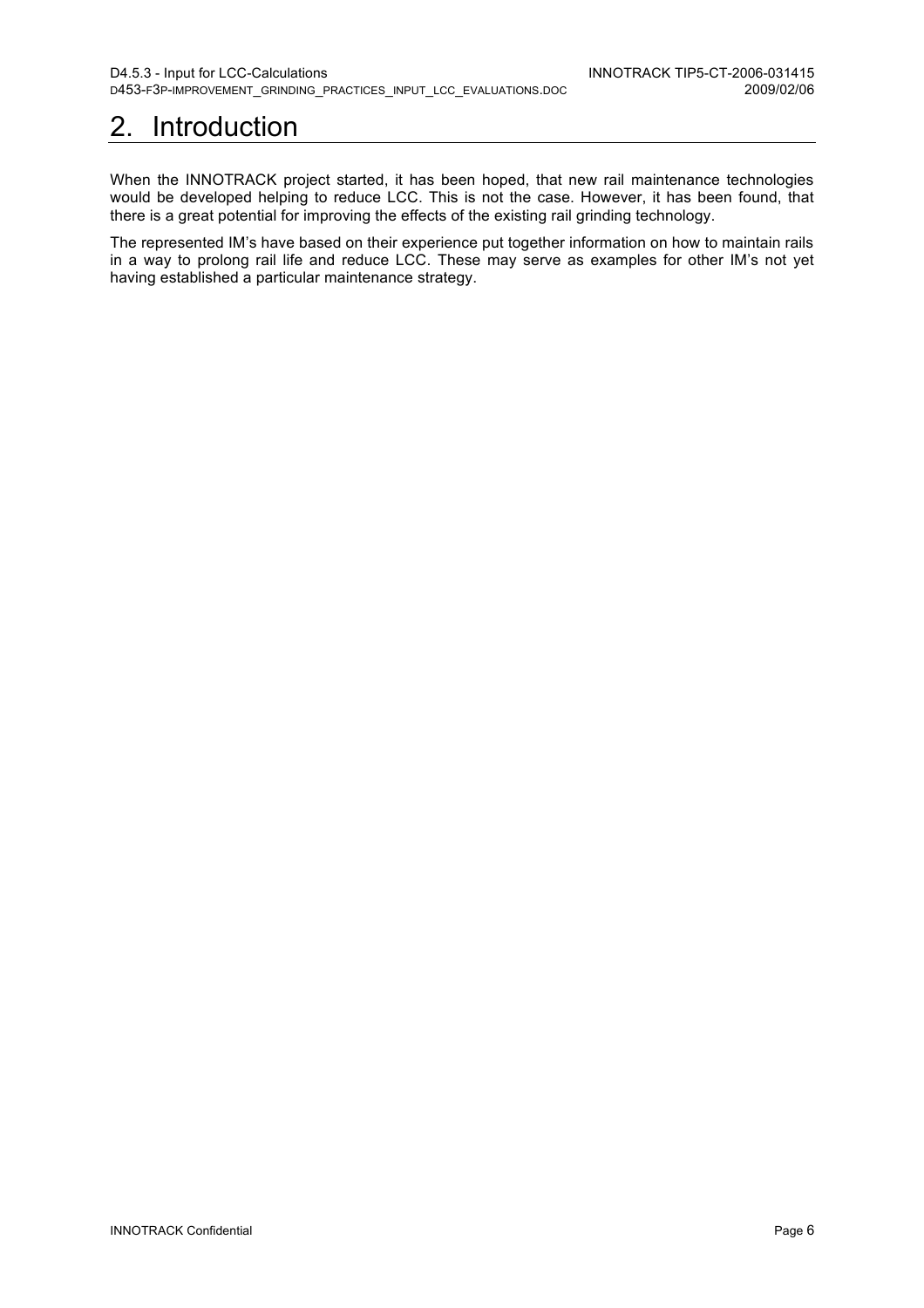## 3. Potential for increasing efficiency of present rail maintenance work

## 3.1 Optimization of grinding interventions

## 3.1.1 Initial grinding

#### General

Initial grinding of new rails in track is carried out for a number of reasons:

- Removal of mill-scale and rust
- Removal of (minor) damage resulting from track construction work
- Improvement of (minor) irregularities at welds
- Optimization of the transverse profile (reduction of deviations from production tolerances of all track components)
- Application of specific target profiles (if not milled), such as asymmetric profiles, antiheadcheck profiles, gauge widening profiles etc

The positive effects result in reduced forces and vibrations (perfect and smooth longitudinal profile) and optimized contact conditions which both contribute to delay and reduce onset of surface problems (corrugation in the longitudinal plane and surface fatigue)

#### Present situation

Initial grinding is done with all newly constructed lines (in particular high-speed). It is also done after renewal of long sections of rail. Due to operational restrictions it may be executed up to 6 months after re-railing.

Specifications usually demand a (minimum) metal removal of 0.3 mm, as-rolled profiles and symmetric tolerances (e.g. +/-0.3 mm).

Some IM have started to specify specific target profiles (wear adapted – BV, low conicity profiles – ÖBB) and request negative tolerances (e.g. 0/-0.6 mm) in case of expected gauge corner fatigue (DB AG, BV), see D 4.5.2.

#### Potential improvement

As a rule grinding should always be carried out as soon as possible after re-railing. The target profile should always be optimized, e.g. "anti-headcheck-profiles" with adapted production tolerances (usually only negative) or wheel-adapted profiles.

### 3.1.2 Maintenance Grinding

#### Present situation - Sporadic corrective actions:

In Europe – apart from some exceptions (see below) - there are no specific and harmonized grinding strategies applied. Grinding is mainly executed to control corrugation and related noise problems. Occasionally, but in a growing number, grinding is executed, when RCF seems to be more severe. Exceptionally, some IM have started to program grinding work in fixed (shorter) intervals. European wide accepted specifications do not exist yet. Current practice varies from 0.2 mm metal removal at shorter intervals (15 – 30 MGT), complete damage removal (which is not checked) to partial damage removal (no values specified), special target profiles (usually designed from experience) become more widely used.

Basic problem is the influence of the available grinding budget, which is usually insufficient in order to apply a more strategic maintenance regime. Short time considerations (repair of damaged components) dominate over a long term approach (prevention of damage to reduce LCC).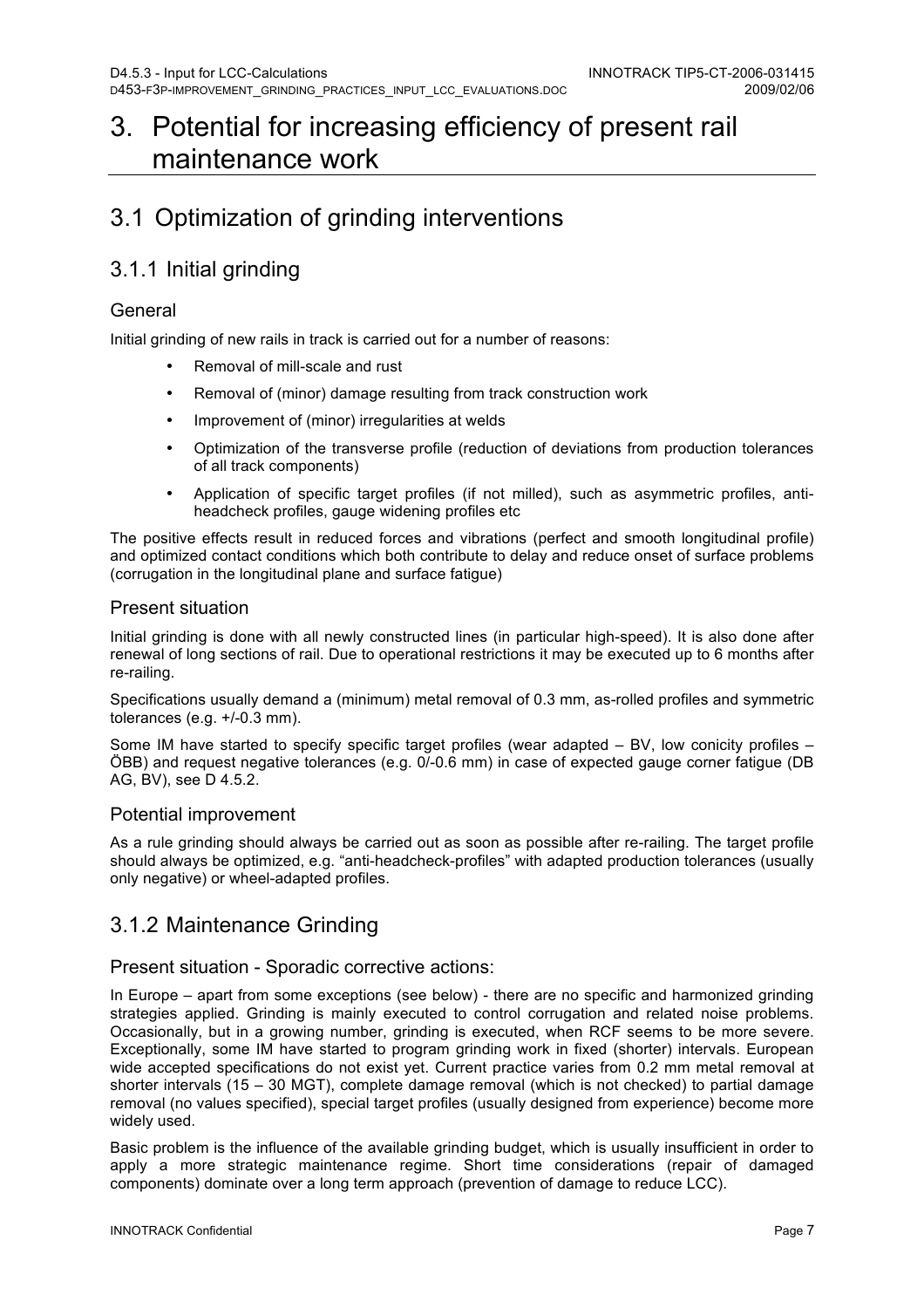#### **Exceptions**

Regarding headchecks DB uses manual inspection trolleys based on eddy current and ultrasonic technology. The point in time for rail maintenance (grinding or renewal) depends on the value of depth of damage and from the result of ultrasonic testing (see INNOTRACK deliverable D4.5.1).

DB AG and ProRail use rail inspection trains equipped with an eddy current detection unit (see INNOTRACK deliverable D4.4.1). This unit is able to examine the rails with inspection speeds of up to 100 km/h. The eddy current testing with the rail inspection train, which is currently undergoing trials, will be incorporated into the scheduled rail inspection programme in the near future. After assessment the results of the combined eddy current and ultrasonic testing with rail inspection trains will be the basis of planning maintenance activities for rails with headchecks.

#### Present situation - Strategic preventive actions

The represented IM's have already specified strategic actions based on their local conditions and experiences. They differ in detail, as described below, but have a basic common approach, which is summarized in chapter 3.1.2.4.

#### **DB AG**

In 2008 a preventive cyclic rail grinding programme has started for rails in curves with radii from 500 to 5.000 m for lines with high capacity (40% of the whole network). Preferred action is rail machining with a metal removal of 0.5 mm. The machining interval depends on the load of the track per year and varies from 0.5 to 2 years (see figure 1). Target profile is 60E2 with an inclination of 1:40 with only negative tolerances (0 to -0.6 mm). The installation of an anti-headcheck-profile (e.g. 60E2 1:40 with 0.6 mm undercutting at the gauge corner and with symmetric production tolerances of  $+/-$  0.3 mm) is under discussion.



Rail machining intervals for curves with  $R = 500 - 5000$  m (Rail grade R260) (for rail grade R350HT half of metal removal or double the interval)

*Figure 1 - Specifications for DB preventive cyclic rail machining programme started in 2008 for rails in curves with radii from 500 to 5.000 m for lines with high capacity in the DB network*

#### **SNCF**

Until 2007 rail maintenance was done in a corrective mode:

On conventional lines treatment was programmed when defects (headchecking) could be visually detected or influences in track geometry became apparent.

On high-speed-lines rail grinding was executed when ballast stone imprints or headchecking occurred.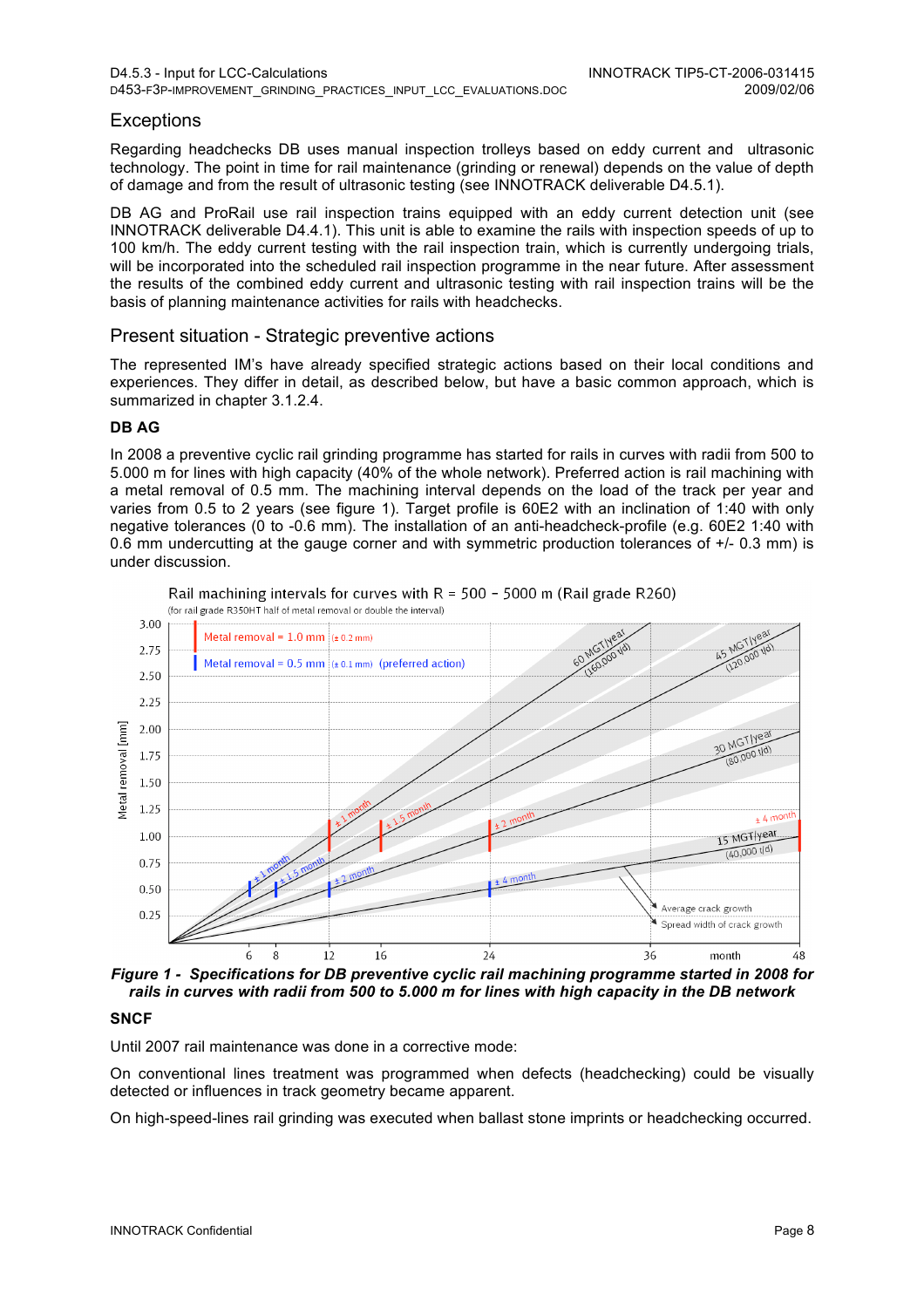SNCF Infrastructure Maintenance Division has undertaken an econometric study<sup>1</sup>. Consequently a new maintenance strategy has been envisaged and will be implemented from 2008:

- Preventive cyclic grinding first on lines UIC groups 1 to 4 and then 5 and 6
- Gradual reduction of the amount of corrective work (the corrective treatment becomes exceptional);
- Continuous treatment of lines with flexible metal removal according to the rail condition assured by variable grinding speed, the final aim being a constant one;
- Grinding cycles:

| UIC group        | Cycle<br>[years] | Minimum Metal<br>Removal<br>[mm] | Remarks                        |
|------------------|------------------|----------------------------------|--------------------------------|
| High-speed-lines |                  | 0.15                             | From 2009                      |
| 1 and 2          |                  | 0.2                              | Starting 2012 after transition |
| $3$ and $4$      |                  | 0.2                              | from corrective mode           |
| $5$ and $6$      |                  | 0.2                              | Depending on experiences       |

With long term programming (interventions are known years ahead) longer possession times can be organized in order to increase productivity of grinding sites and thus reduce costs;

The application of special Anti-Headcheck-Profiles as described in D4.5.2 has resulted in a prolongation of rail service life of at least 5 years.

#### **ProRail**

Preventive cyclic grinding has been started at 2005 by adoption of the Canadian grinding policy (NRC). Before coming in the preventive cyclic grinding mode, it was important to reach a zero level by corrective grinding when necessary.

Therefore in Holland it takes 2 years of planning grinding capacity to reach the preventive cyclic grinding policy 100% for straight track and curves.

For the switches ProRail started in 2007 to grind in the Anti Head Check profile. Preventive cyclic grinding for switches focused on the straight part and not the curved side.

#### Preventive cyclic grinding:

Grinding frequency (based on tonnage of track and switches):

15 MGT Radius R < 3000m 30 MGT Radius 3000 < R < 9000m

45 MGT Radius R > 9000m

Target profiles:

Straight track: 54 E1 profile Curves (upper leg) and switches: 54 E1 AHC (Anti Head Check) profile

Metal removal:

l

Minimum of 0.2 mm within one grinding pass

<sup>&</sup>lt;sup>1</sup> "Impact of preventive grinding on maintenance costs and determination of an optimal grinding cycle" (C. Meier-Hirmer, Ph. Pouligny).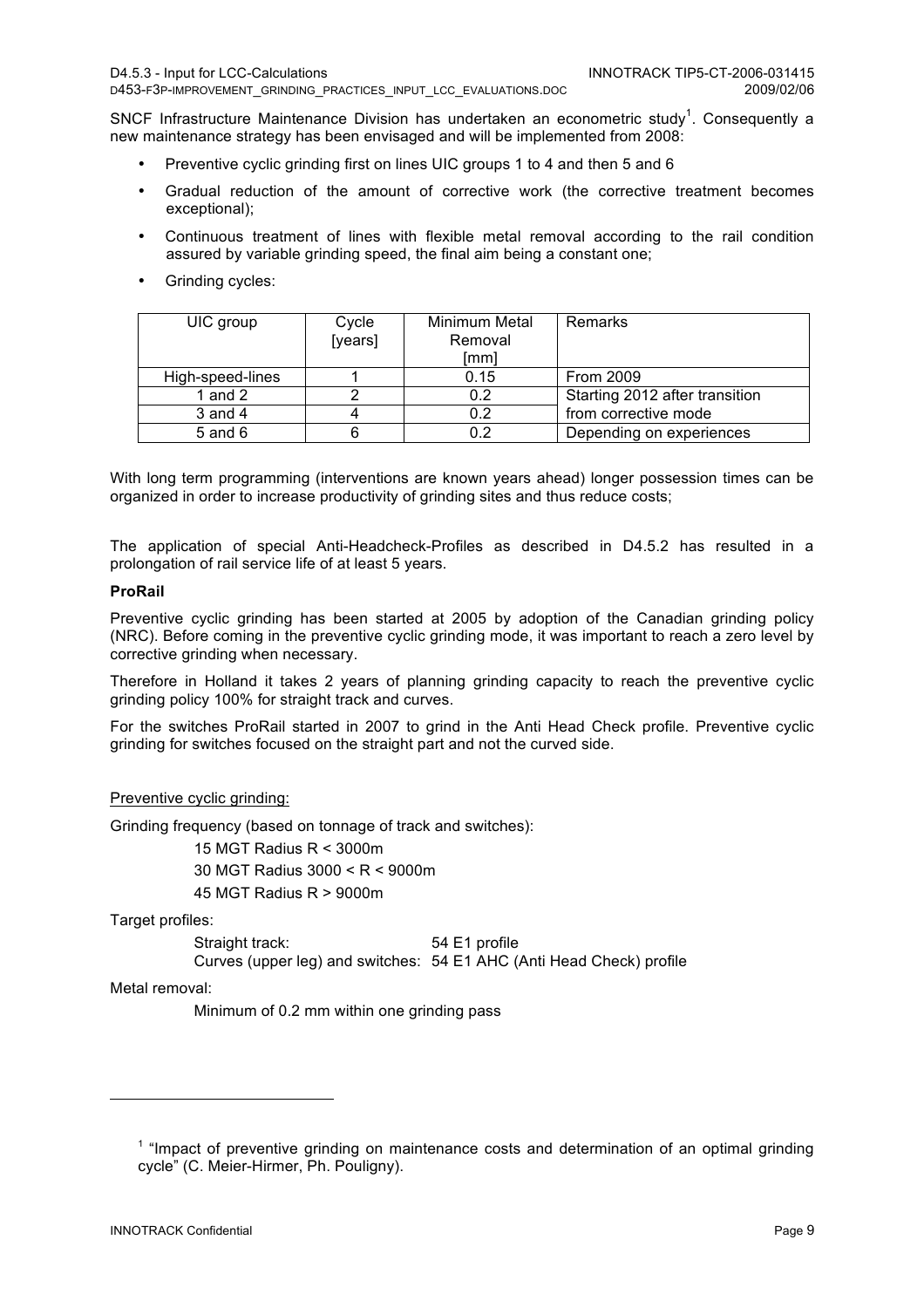#### Corrective (RCF) grinding:

Grinding maintenance is executed 6 to 9 months after inspection by a measurement train. Head Checks cracks not deeper than 2 mm or squats with a diameter up to 6 mm are efficient to grind (LCC). Aim is to erase the defects with a removal of maximum of 1.5 mm on radius 80 mm and radius 300 mm of the rail profile 54 E1 (target profile). For switches and the upper leg in curves with radius R<3000 m the 54 E1 AHC profile will be used.

#### Preventive initial grinding:

Grinding just after installation or renewal of track. Best effect is achieved by grinding within 6 weeks after installation and allowed is a maximum of 3 months after installation. Metal removal is minimum 0.5 mm of the total profile 54 E1 (target profile). At switches and the upper leg in curves with radius R<3000 m the 54 E1 AHC profile will be used.

#### Corrugation grinding:

After corrugation measurements (geometry) by the measurement train corrugation is removed completely. A minimum of 0.5 mm removal of the total profile 54 E1 (target profile) is needed. At switches and the upper legs in curves with radius R<3000 m the 54 E1 AHC profile will be used.

#### Acoustic grinding:

Preventive cyclic maintenance to lower the noise energy for people living aside the track;

#### Manual grinding:

Especially for the short length of some switch parts it is cost efficient to do grinding manually instead of using the grinding train (for example squat defects).

#### Milling on bridges:

Instead of grinding on open brigdes which requires actions to avoid disturbances of the environment, milling is used. Metal removal of 0.5 to 1.5 mm. It is possible to reprofile the rail.

There is no difference within the UIC classes 1 till 5. For the other UIC classes, if necessary, there is a tailormade grinding programm made by the track experts in the ProRail regions.

#### Remarks:

The introduction of the preventive cyclic grinding strategy has resulted in a reduction of rail maintenance costs of about 50 percent.

**A similar approach at the wheel side (introduction of anti-headcheck wheel-profiles and regular wheel turning) has resulted in a reduction of wheel maintenance costs by some 30 percent.**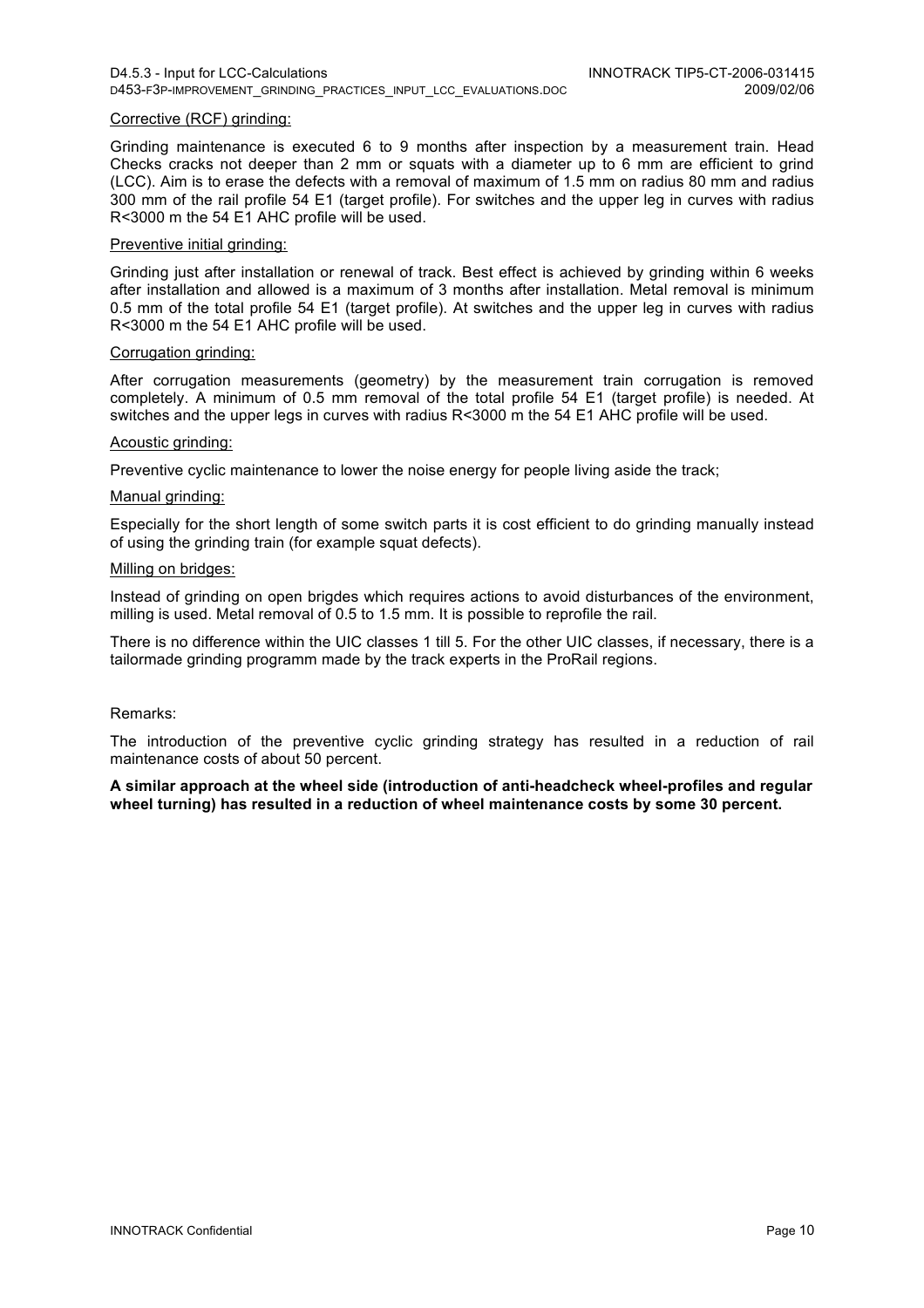#### **NR (Network Rail)**

Network Rail currently uses three large plain line grinders, capable of grinding 32km of curved track or 96km of straight track per overnight shift (single pass regime) and three smaller grinders, capable of grinding a maximum of 6.5km of curved or straight track in a shift (multiple pass regime) in order to fulfil the following objectives:

- to produce a regular and consistent running band on the crown of the rail
- to impose and maintain a profile that reduces contact stresses on the gauge corner and shoulder of the rail
- to remove localised misalignment at welds and other track features
- to remove the fatigue damaged surface of the rail, which has or is likely to initiate rolling contact fatigue (RCF) cracks.

Rail grinding activity is prioritised as follows, targeted so that the highest priority curves with radii less than 2500 m as well as switches and crossings are ground approximately every 15 EMGT and straight track every 45 EMGT of traffic:

- Rails with light or moderate RCF (to reach the target profile as quickly as possible)
- Rails with heavy or severe RCF (to reach the target profile as quickly as possible)
- Rail in a curve that has been previously re-railed due to RCF (to reach the target profile as quickly as possible)
- Rails with severe corrugation (to reduce peak-to-peak amplitude of the corrugation).

Rail grinding on curved track is carried out to manage the rail profile and provide a consistent running band towards the crown of the rail (gauge corner shoulder relief). This is required more frequently due to the more rapid deterioration and loss of the ground rail profile as a result of side wear.

Rail grinding on straight track is undertaken to control corrugation and squats, to maintain a near new rail profile and to give a variation to the shoulder relieved profile used on the high rail of curves. This is required less frequently as wear rates and profile deterioration is much lower.

Where RCF exists, grinding of long sites is undertaken using a grinding train so as to produce a uniform running band towards the crown of the rail and to relieve load from the cracked area and slow the development of the existing cracks. Train based grinding of cracked rail may not remove the cracks unless they are very small and shallow. .

Where train based grinding is being used regularly on RCF affected rail, the rate of crack growth will be retarded, allowing cracks to be progressively removed with subsequent grinding passes.

Where grinding is being used regularly on new rail, this will provide an improved profile and remove the fatigue damaged surface layer and reduce the rate at which the profile deteriorates. The profiles, frequency and minimum metal removal rates have been developed to slow down or stop the rate at which cracks initiate and grow.

#### Rail head profiles:

Both BS113A and UIC60 rail sections are ground to have the same nominal head profile. The NR HR1 profile is used for the high rail of all curves and has additional relief on the shoulder and gauge corner of the rail. The NR 113lb profile is used for all other rail, which is a low rail profile equivalent to a new BS11 113A or CEN56E1 profile.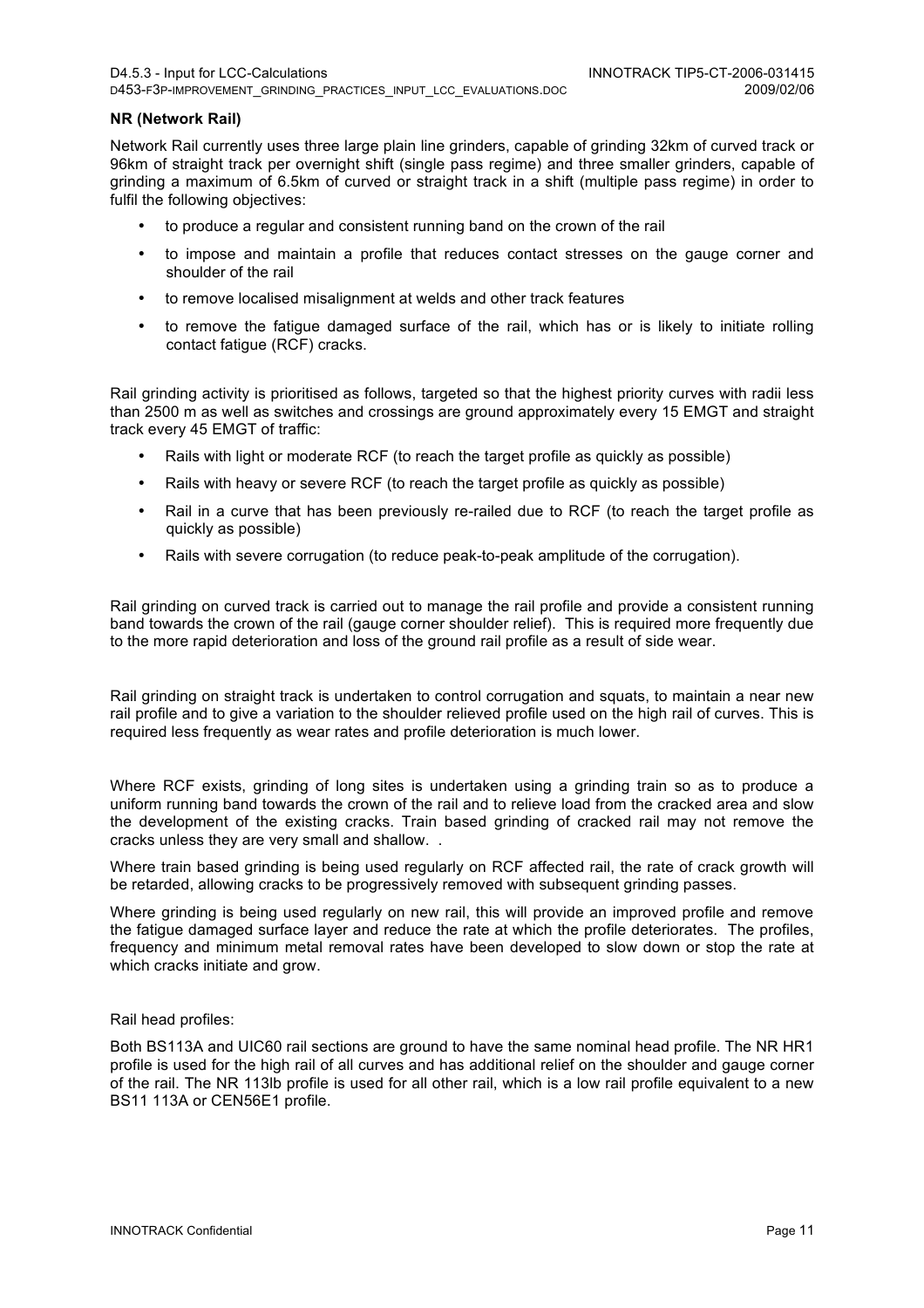Table 1 shows the profile tolerances and minimum metal removal for plain line. For all rail grinding, compliance to target profile tolerances and minimum metal removal shall be achieved in at least 80% of the track ground length.

| <b>Track location</b>                   | <b>Target profile</b><br>(Profile definition angle)<br>range)<br>(see also D 4.5.2) | Tolerances for:<br>(Tolerance angle)<br>range)                            | <b>Minimum metal</b><br>removal<br>(MMR to be achieved<br>in the angle ranges) |
|-----------------------------------------|-------------------------------------------------------------------------------------|---------------------------------------------------------------------------|--------------------------------------------------------------------------------|
| High rail                               | NR HR1<br>$(-5^{\circ}$ to $+50^{\circ})$                                           | $+0.3$ mm to $-0.3$ mm<br>$(-5^{\circ}$ to $+50^{\circ})$                 | $0.2$ mm (see note 2)<br>$(0^{\circ}$ to 45°)                                  |
| Low rail                                | <b>NR 113A</b><br>$(-5^{\circ}$ to $+50^{\circ})$                                   | $+0.3$ mm to $-0.3$ mm<br>$(-5^{\circ}$ to $+50^{\circ})$<br>(see note 1) | $0.1$ mm<br>(see notes 1 and 2)                                                |
| <b>Straight track</b><br>- Both rails   | <b>NR 113A</b><br>$(-5^{\circ}$ to $+50^{\circ})$                                   | $+0.3$ mm to $-0.3$ mm<br>$(-5^{\circ}$ to $+50^{\circ})$                 | $0.1$ mm (see note 2)<br>$(0^{\circ}$ to 45 $^{\circ})$                        |
| <b>Corrugated track</b><br>- Both rails | NR HR1 or<br><b>NR 113A</b><br>$(-5^{\circ}$ to $+50^{\circ})$<br>(see note 3)      | $+0.3$ mm to $-0.3$ mm<br>$(-5^{\circ}$ to $+50^{\circ})$                 | 0.2 <sub>mm</sub><br>$(0^{\circ}$ to 45 <sup>o</sup> )                         |

|  | Table 1 - Profile tolerances and minimum metal removal – Plain line |  |  |  |
|--|---------------------------------------------------------------------|--|--|--|
|  |                                                                     |  |  |  |

Notes on Table 1:

- 1. Total passes for the low rail of a curve shall be equivalent to the total passes required to produce the high rail target profile. If the target NR 113A profile cannot be achieved on the low rail within this total number of passes the minimum metal removal of 0.1mm between  $0^{\circ}$  to 45 $^{\circ}$ shall be achieved.
- 2. In order to maximise productivity. Network Rail will instruct, on a site and/or route specific basis, where the profile, but not the minimum metal removal, needs to be achieved. Where necessary this may result in little or no metal removal from the centre of the rail head. For intraffic one pass grinding the above criteria might not be reached in one grinding cycle.
- 3. Due to severe RCF and corrugation, it is applicable to use NR HR1 for the high rail and NR 113A on low rails and straight track with a tolerance of +0 to -0.6mm except on the centre of the rail where +0.3mm to -0.3mm is to be used to get a more aggressive grind to the same target profile. The aim is to keep the profile close to the lower (-0.6mm) tolerance. The need for grinding as above shall be agreed with the Network Rail representative.

#### Potential improvement – General introduction of strategic preventive actions

Headcheck-detection systems have been developed and are now also available on rail grinding machines. These systems allow to checking the defect depth. Thus a certain damage level could be accepted (as intervention threshold or as remaining depth after treatment) - small enough to be removed in a short time and not interfering with safety issues – and of a certain dimension not to intervene too often – in order to reduce interference with traffic.

Basically, it must be kept in mind that the longer the maintenance interval, the higher the metal removal rate and – most importantly – the longer the period with growing surface problems (mind also other irregularities, corrugation and high internal stresses). Equally the ratio of natural wear (by traffic) over artificial wear (by grinding) needs to be well balanced.

The maintenance interval should depend on actual measurements, as well as requested metal removal – which needs to be checked during grinding work. Such a policy would limit artificial wear by grinding. Specific target profiles (with defined gauge corner relief) and respective production tolerances need to be applied (see INNOTRACK deliverable D4.5.2).

When establishing a strategic headcheck controlling approach, logistical issues need to be addressed as well: Grinding interventions require track possession time. If the used grinding technology matches all the requirements high production rates at comparatively low prices can be expected.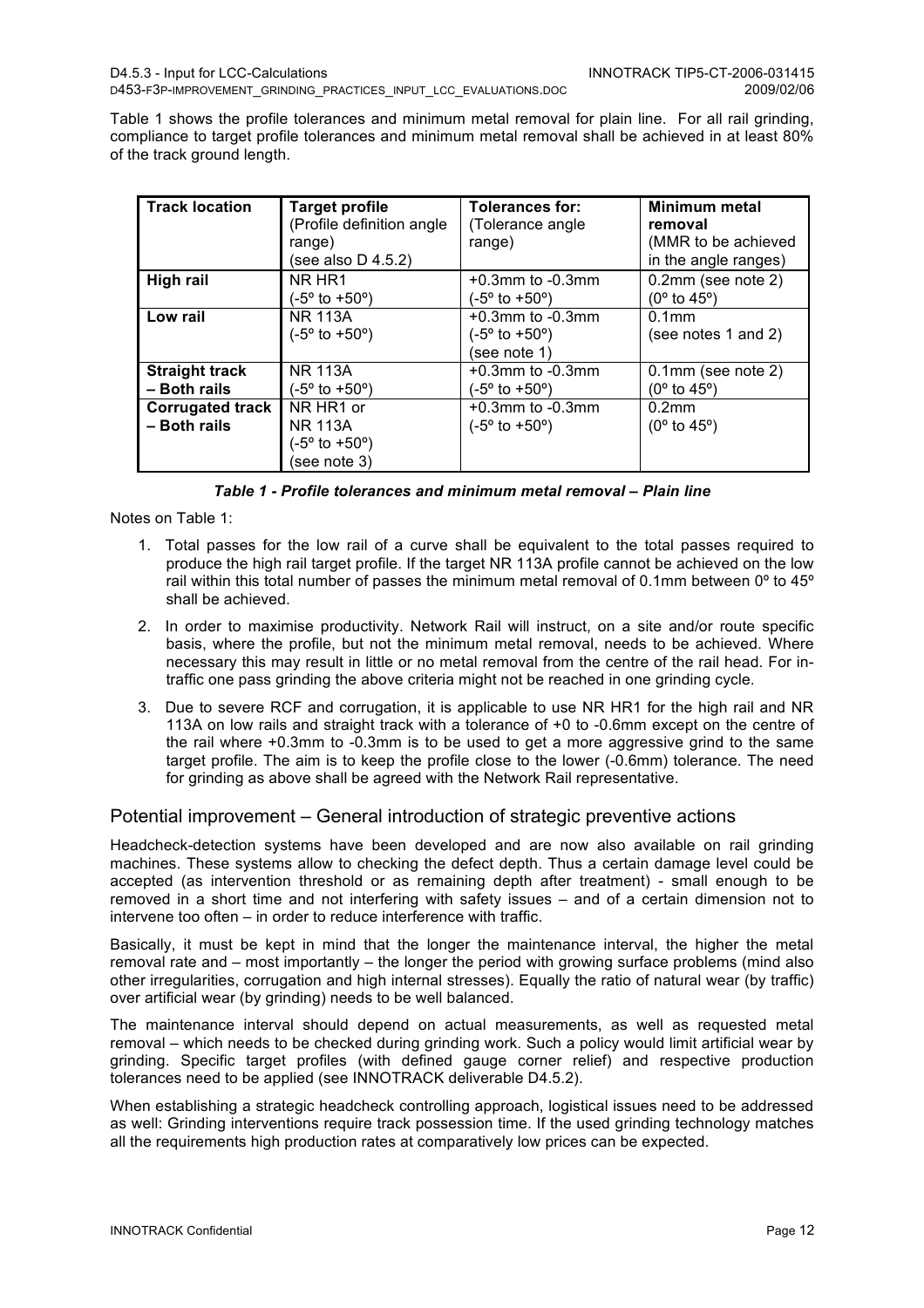When working in cycles (for any given surface problem) all other irregularities such as corrugation, imprints, squats etc will be controlled or eliminated simultaneously and their negative effects will be removed equally.

**Remark 1:** Metal removal recording is at present limited to spot-check measurements. Mainly the superposition of transverse profiles with devices which record the complete railhead (e.g. MiniProf) is used. Alternatively specific rail height measurement devices using a micrometer are applied. It would be a great progress, if devices for controlling the metal removal rate in a continuous way could be developed.

**Remark 2:** If wheel profile management was undertaken in a similar preventive way with improved intervention threshold, rolling contact fatigue would be positively influenced as well, with all resulting positive consequences for LCC.

## 3.1.3 Proposal for a strategy change

In order to move from the present corrective maintenance regime to a preventive cyclic one, the following steps are proposed:

- Measure and document the actual situation with regard to rolling contact fatigue
- Classify the track sections in the following categories:
	- o Preventive cyclic work sufficient
	- o Corrective work required
	- o Heavily damaged (to be replaced in due time)
- Prioritize required corrective actions
	- o Corrective to zero (preventive mode) in one step Preferred scenario
	- $\circ$  Corrective to zero (preventive mode) in several steps (If budget or grinding capacity limited)
	- Keep present situation by preventive cyclic interventions (Minimal solution)
- In any case keep all existing and corrected sections in preventive cyclic mode
- Prioritize preventive cyclic work over corrective work

## 3.2 Logistics optimization

### 3.2.1 Present situation

Grinding is executed according to programs, which are based on a mix of various rail surface phenomena:

Originally corrugation removal and related noise reduction was the main application for grinding. Removal of ballast stone imprints and similar surface defects followed. Today RCF – correction plays an increasing role.

Usually grinding concentrates on problematic areas often dispersed geographically. As depots for the grinding machines are located at considerable distances (sometimes over 100 km), the grinding machines have to be transferred every day over long distances (as low priority trains), thus useful working time is lost. Due to the need to organize possession intervals for the execution of work further time is lost for organization and waiting during the work shift.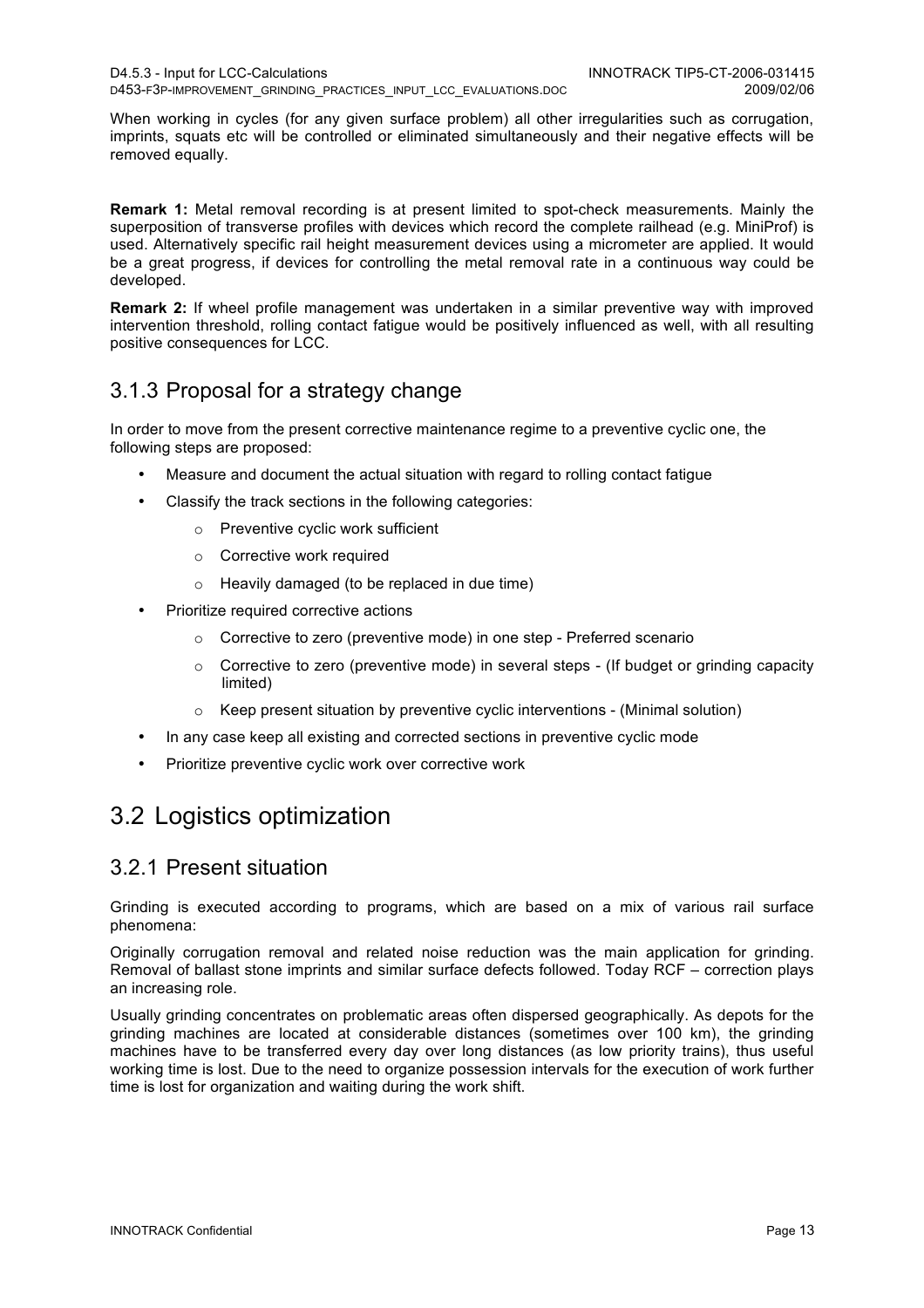## 3.2.2 Potential improvement

RCF grinding should be programmed strategically: A regular (preventive cyclic) grinding program should cover a whole line. Possession times should be organized accordingly. Depots adapted to the maintenance requirements of the machines should be available at strategic points.

An ideal maintenance plan would provide that the grinding machines (size to be adapted to required metal removal in a one-pass operation) starts from the first depot and moves over the line in order to grind wherever required. The working speed would be dependent on the required metal removal (mind cycle) and could vary from 3 km/h (exceptionally in case of more severe defects) to a maximum of 20 km/h (at present grinders are limited at about 10 km/h).

Present experience does not reveal any negative effects of "normally" ground rail surfaces. Excessive roughness and wide facets with sharp ridges between them are usually excluded by the grinding specifications. This might be different for light axle traffic (urban systems) and would require further investigation.

On-board recording equipment has to assure continuous documentation without the need to check the result in track (some effort for respective development is required, also with a view to avoid accumulated grinding material falling down from the machines). Available track possession time is generally short and shall thus be used as effectively as possible. Organising daily grinding work needs to be perfected in a way to increase the ratio working period over effective grinding time to a maximum.

Predictable time requirements are favourable – multiple pass work should be limited. Production rates would increase tremendously when one-pass grinding could be executed uninterrupted. With an average grinding speed of 10 km/h it should be possible to achieve a production rate of up to 50 km per day.

At present grinding contracts are directly or indirectly based on daily shift prices, which determine the costs for a finished kilometre. As very often the grinding equipment is used at short sections (problematic curves) often many kilometres apart, and corrective work requires a higher number of working passes, the price per finished meter is fairly high.

Carefully planned machine deployment leads to cost reductions. Internationally, production time (time for grinding, reversing, measuring, cleaning) amounts to about 60 % of the machine deployment time at present. If the ratio production time / deployment time could be increased to 70 %, this would lead to a cost reduction of 14 %. For example with an estimated budget requirement of 50 million Euro per annum, this would lead to an achievable saving of 8.4 million Euro annually.  $2^2$ 

Costs would drop further considerably, if continuous operations could be programmed. With uninterrupted one-pass grinding over long sections a 30 % reduction is easily within reach.

In order to achieve such an ideal situation, respective high-capacity machines need to be provided. A respective investment is only justified, when these machines can consistently work in a highproduction regime. Short grinding sections with severe defects requiring multiple passes in further distances are of course to be attributed to more flexible compact machines. As a consequence respective contracts have to cover periods of several years, which also would allow lowering basic rates for daily shifts.

In order to implement a preventive cyclic strategy for a given track section, line or network, circumstantial corrective actions are required in order to bring the concerned track section, line or network in similar conditions regarding grinding requirements. This implies a heavy investment in maintenance followed by economically beneficial cyclic measures.

Grinding work reduces dynamic forces and vibrations and thus helps to reduce track degradation. It should therefore be - whenever possible - coordinated with other track maintenance activities, e.g. whenever tamping work is required, it should be checked whether existing corrugation should be

l

<sup>&</sup>lt;sup>2</sup> Hempe, Thomas & Siefer, Thomas: "Rail grinding as an integral part of technically and economically efficient track maintenance", ZEVrail Glasers Annalen 131 (2007) 3 März. – see annex A1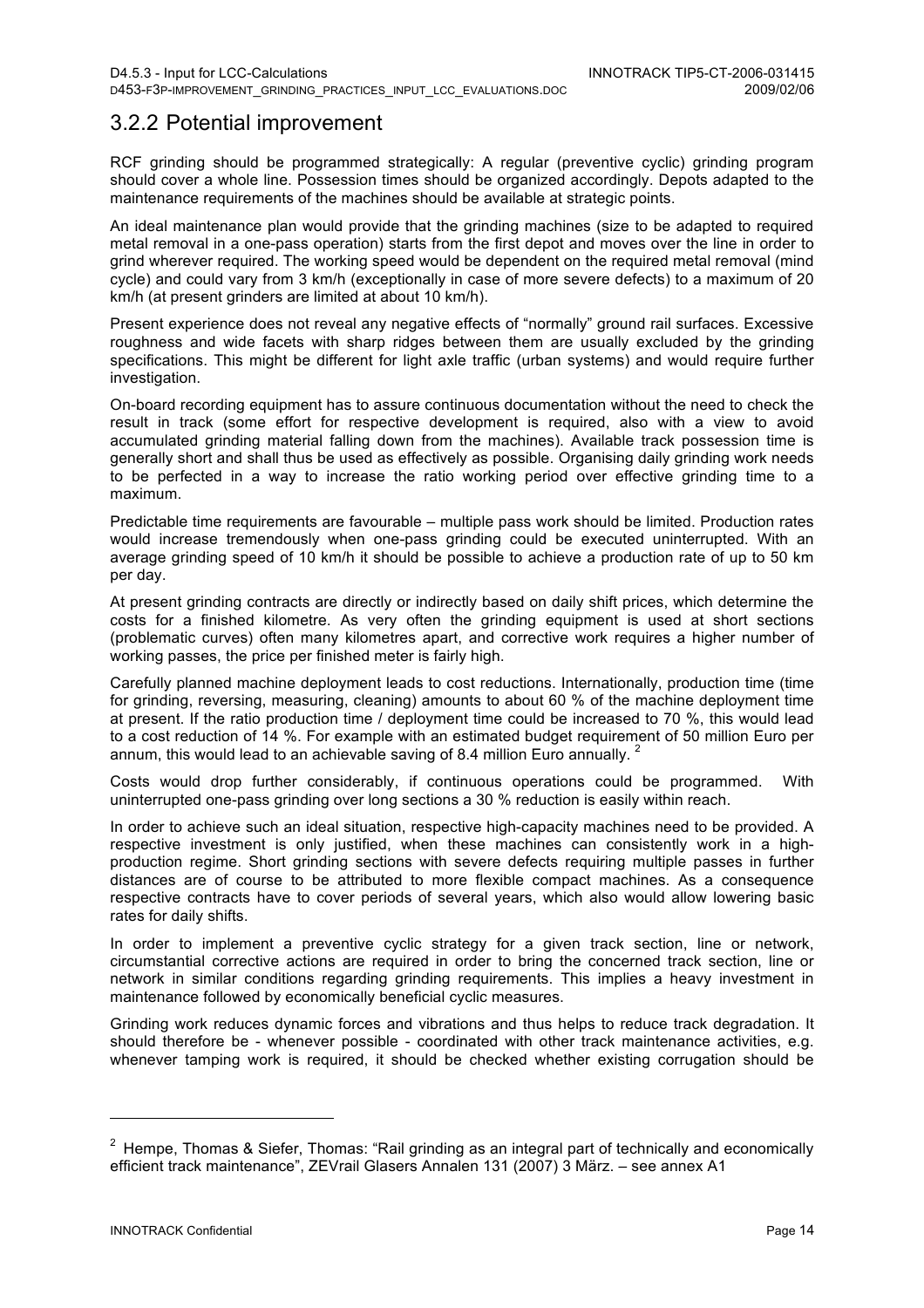removed in connection, preferably after tamping. Suitable machines providing the required production capacity need to be considered.

## 3.3 Specifications optimization

### 3.3.1 Present situation

The CEN - specifications for grinding work deal mainly with acceptance criteria for the executed work; - this applies also with many European infrastructure managers. Intervention thresholds and / or cycles are rarely addressed. Considerations relating the work to be organized and executed are not formalized. Qualifications for the respective machines to achieve the target in a technically and economically optimal way do not exist.

## 3.3.2 Potential improvement

Due to variable traffic and track conditions it will not be possible to define only one target profile for grinding or for RCF-maintenance work (see deliverable D 4.5.2). However, guidelines could help to standardize the approach and to prescribe production tolerances to be used.

Metal removal rates depend on maintenance cycles, which in itself depend on machine availability, operational and budgetary aspects. It is not appropriate to ignore such conditions but to integrate them as much as possible in flexible regimes. A strategy which aims at minimal metal removal rates between 0.15 and 0.3 mm is recommended.

In an ideal world specifications should combine technical, operational and economic considerations. The best result-for-prize combination has to take into account availability of suitable machinery, working conditions (depots, transfers, possession times) and metal removal requirements (the order of these three points is not essential as they all interfere with each other anyway).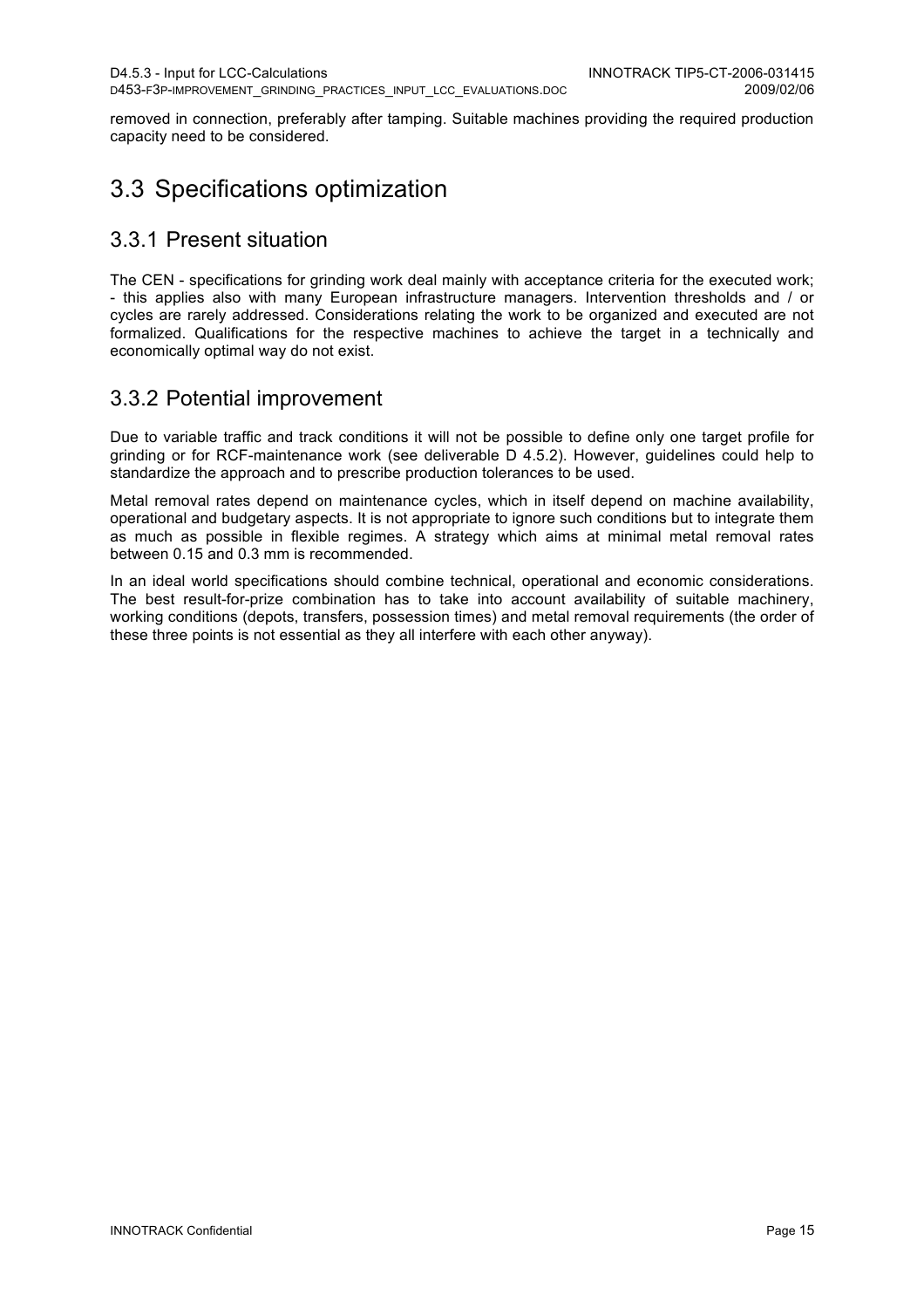# 4. Conclusions

Putting the three preceding points together leads to the following hypothetical result:

Modern railway traffic operation provokes at many places (though depending from local, operational conditions) rail surface fatigue phenomena, usually referred to as Rolling Contact Fatigue (RCF). Headchecks and similar defects develop sooner or later. The rail steel quality plays a determining role, but there is no material available at present, which can withstand fatigue. Furthermore the majority of rails in track today, with adequate but lower fatigue resistance, have a future life span, which makes it much more economic to maintain them in an appropriate manner rather than to change them.

Thus, rail maintenance is an inevitable must. Predictable work - at least in a medium time horizon organized in a strategic way needs to be defined, in order to profit most from existing technologies and to guide the industry for future development. However, it must be assured that the chosen approach provides enough flexibility to adapt to changing situations in both directions: Increased requirements for maintenance due to higher loads and dynamic forces, reduced requirements for maintenance due to lower loads (improved vehicle characteristics) and better performing rails (reduced fatigue development).

Based on current practice and foreseeable developments rail maintenance can be classified in three sectors:

- Preventive initial work on short to long sections
- Corrective work on (more or less) short sections dispersed over the network
- Preventive cyclic work on (as much as possible) long sections

Depending on the size of a railway network a certain number and different types of machines may be required. The third mentioned sector applies specifically to RCF – treatment. It must be emphasized that any maintenance regime has to assure ideal contact conditions wheel-rail (optimal rail profile within tight tolerances) and ideal metal removal rates (big enough to eradicate defects but as low as necessary in order to keep artificial wear at a minimum).

Under the given present circumstances a reasonable approach seems to aim at repetitive maintenance work with easily achievable metal removal rates and the least possible interference with track operations. Consequently a metal removal of up to 0.6 mm at the critical gauge area and a maximum of 0.2 mm in the centre of the railhead should be envisaged. Such work can be done by modern grinding machines in one pass at working speeds of up to 10 km/h. These results - depending on work planning - in up to 50 km of maintained track per day (or night).

If defects are deeper (longer maintenance interval) such a grinding machine could work in a one-pass regime at lower speeds (down to about 3 km/h) or the use of bigger machines can be considered. Defects smaller than the above mentioned do not pose a problem for the rails but would increase organisation, supervision and execution of work.

Future machine development should aim at even higher – but controllable – working speeds with the same metal removal capacity range.

In this context it is important to announce future grinding needs and capacities to the grinding industry as early as possible. Such information allows building and providing production capacities in an economic way. The benefit is then two-fold: On one-side, optimal rail surface conditions prolong rail life and reduce general track deterioration (save money on the long run), on the other hand present maintenance costs (grinding) can be reduced considerably.